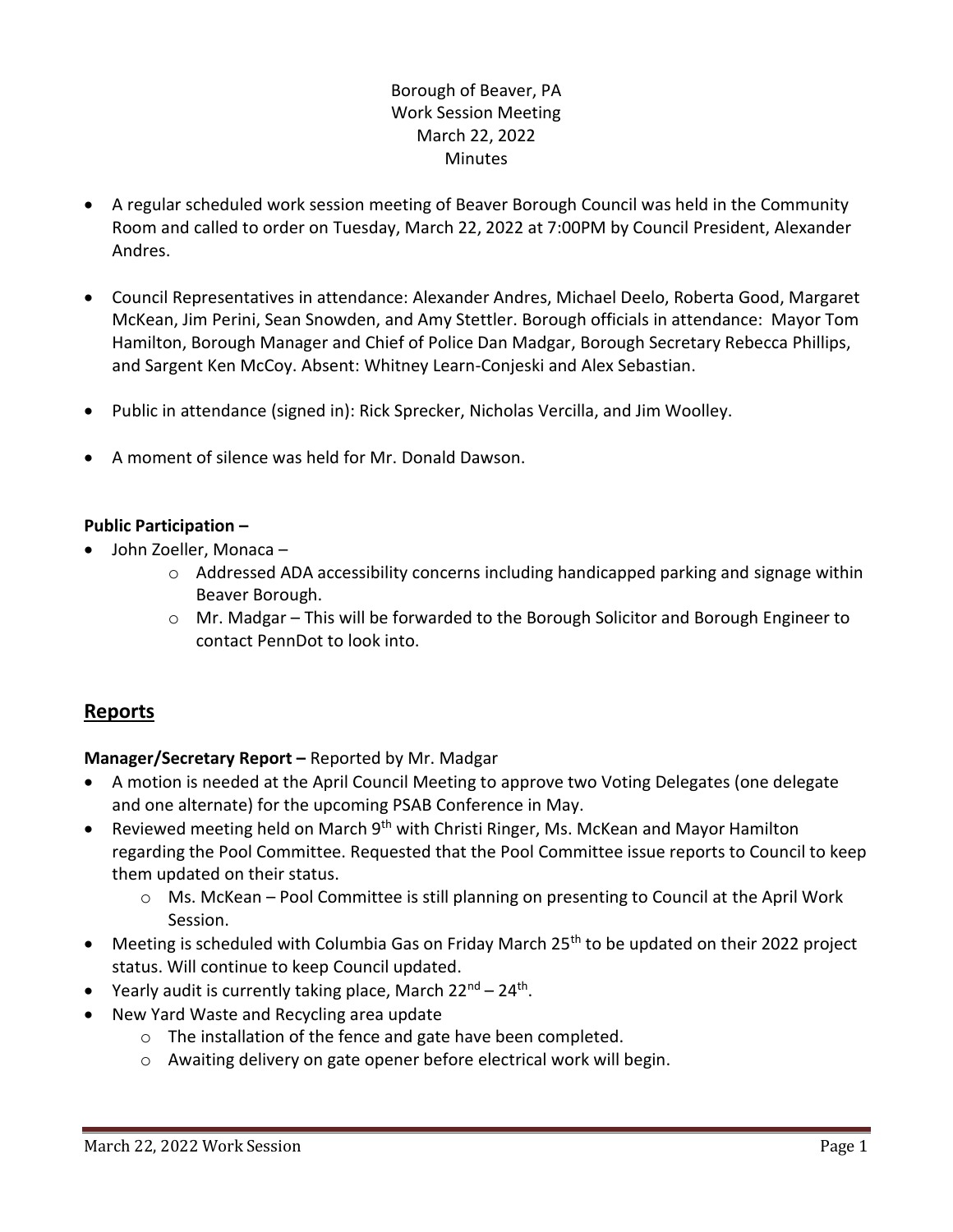- Clark Park update
	- o Reviewing options for pedestal for smaller plaque
	- o Working with Duquesne Light for new lighting
- Pool Demo work is currently out for bid. All bids are due by March  $30<sup>th</sup>$ . Work is to be done this year.
- Ms. Stettler Asked that the hillside be looked at near access road, addressed concerns of dirt falling from hillside onto the road.
	- o Mr. Madgar Will have the Borough Engineer look at this.
- Industry Borough made a motion at their Council Meeting on March 16<sup>th</sup> approving the purchase of four police laptops. Will keep Council updated if any other funding is provided by other municipalities.
- Committee members to be assigned for Police contract negotiations.

## **Mayor Hamilton** – No report

## **Police Chief Madgar** – No report

## **Fire Department –** Reported by Mr. Perini

- Discussed concerns of water pressure after fire truck got stuck in mud at Shaw Park during department training.
	- o Mr. Madgar Information was forwarded to the Municipal Authority and they will answer any questions.

#### **Emergency Management Coordinator - No report**

#### **Engineer –** No report

#### **President –** Reported by Mr. Andres

- Interviewed by Beaver County Times regarding the pool.
- Recognized Emmanuel Panagiotakis of Emmanuel Fine Art Photography for spearheading a campaign to donate a percentage of local business sales to a Ukrainian relief fund.
- Received letter from the Beaver Police Association Bargaining Committee notifying of their intention to begin collective bargaining.
- Hometown Happenings organizing a Beaver Birthday 5K and event in town this weekend, encouraged members to attend.

# **Council Committee Reports**

# **Shaw Park/Pool –** Reported by Mr. Andres

- Working with Pacer Studios to create a Case for Study presentation.
- Looking into funds that may be available through the American Rescue Plan.

#### **Public Safety / Code Enforcement** – No report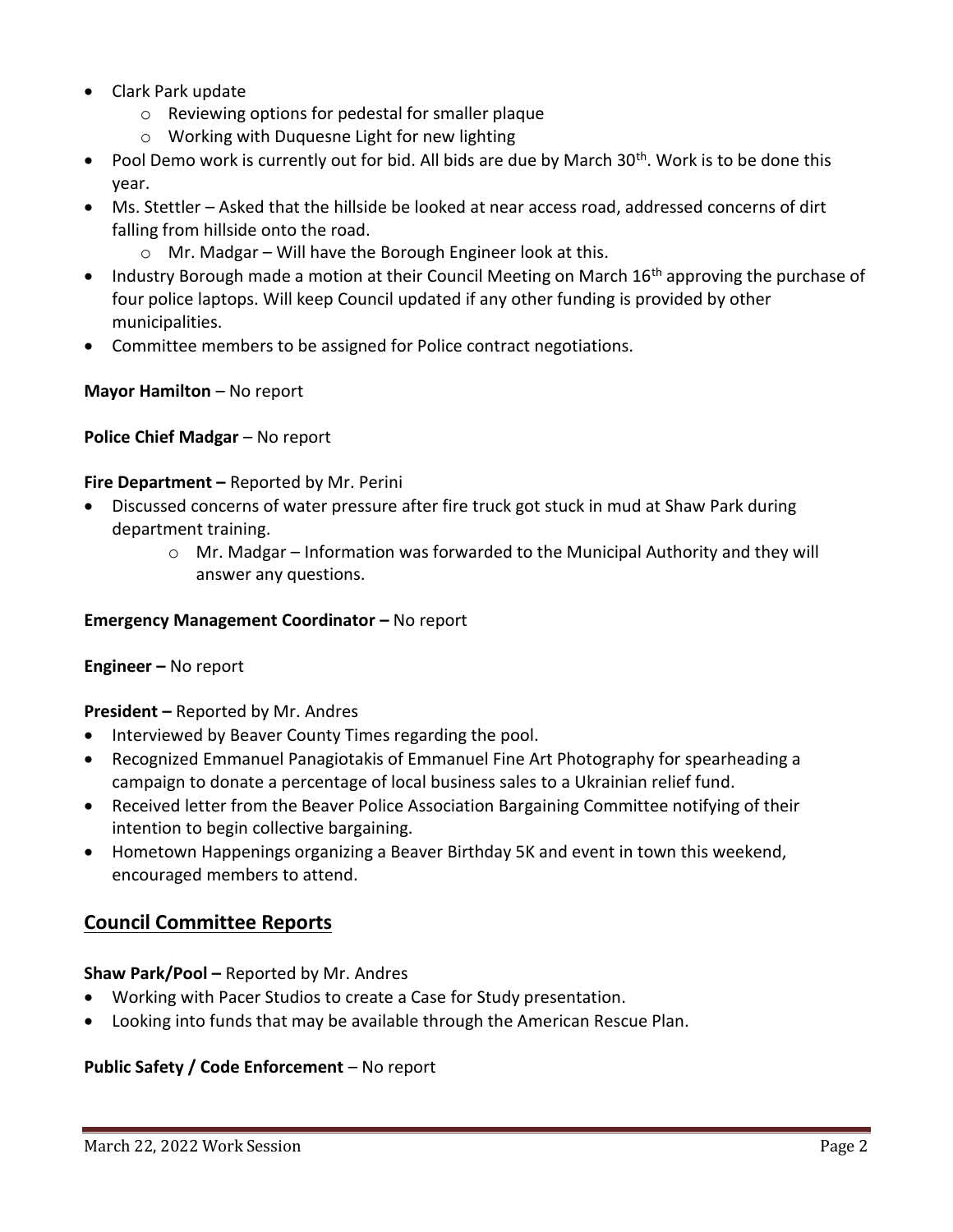#### **Finance –** No report

## **Highways –**

- Mr. Madgar Still awaiting an update from Protech regarding the paving that needs completed from 2021. Will update Council once more information is received.
	- o Mr. Deelo Addressed concerns of a potential fuel surcharge.
- Ms. Stettler Asked that the Highway Department repair potholes along River Road.
- Ms. Good Asked that the Highway Department remove gravel along Buffalo and Corporation Streets.

## **General Government –**

- Mr. Snowden Asked that the Borough Solicitor be made aware of the concerns of handicapped parking and ADA accessibility addressed at the start of the meeting and what the Borough's responsibilities are.
- Ms. McKean Attended the Planning Commission meeting and members had a question for the Borough Solicitor regarding the legality of restricting development of a property to condominiums only.
- Ms. McKean Asked that Council recommend to COG, on behalf of the Beaver Community, that they write to our legislators in support of legislation against illegal puppy mills. Will get information in advance of next meeting to propose a motion.

## **Recreation –**

- Ms. McKean met with Ms. Lonnett at Clark Park to review the landscaping plan and options to place the signage funded by the DAR that will explain the history of Clark Park.
- Reviewed drafted designs of Quay Park and projected cost estimates provided by Environmental Planning and Design (EPD).
	- $\circ$  Ms. McKean suggested that the funds provided by Friends of Beaver Parks for the Quay Park project, approximately \$80,000, be used as matching funds for a grant. If the Borough used their own equipment and labor in addition to a grant, this could maximize the use of funds available. Timeline concerns were also addressed.
		- Review of what improvements could be done with \$80,000 compared to \$160,000 if the funds were used as match money toward a grant.
	- o Ms. McKean proposed the idea to Council to consider removing the Vietnam Veteran's Memorial and other veteran memorial monuments, and putting them in another location in town.
		- Spoke with Larry Dougan from the Vietnam Veterans Association, who was in favor of moving the memorials but stated it would ultimately need approval from the members. Mr. Dougan said he would be open to the conversation.
		- Spoke with John Dioguardi who stated that the monuments could be physically moved. Mr. Dioguardi said he would charge a maximum of \$10,000 to move a monument. Ms. McKean suggested that Borough workers could move the benches and bricks to save on costs.